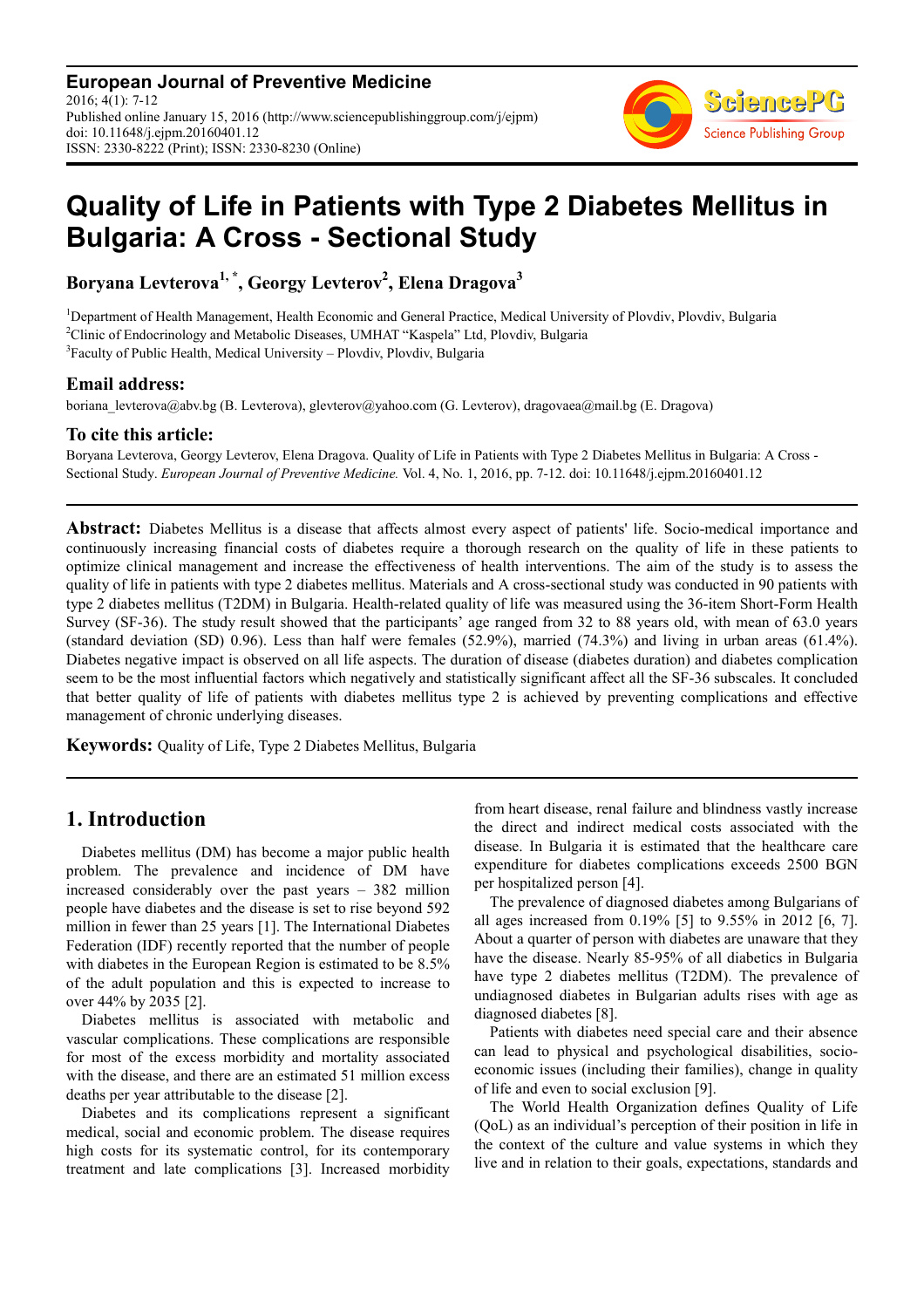concerns [10]. QoL is a concept that includes subjective assessments of positive and negative aspects of life [11]. Health-related d Quality of life (HRQoL) includes perceptions of physical and mental health and their correlates, including health risks and conditions, functional status, social support and socio-economic status [12].

Diabetes can affect an individual's HRQoL from pathways involving impairment and disease progression, having a lifelong illness that requires lifestyle restrictions, and from being on medical therapies that impose side effects and possible treatment burdens. Diabetes is one of the leading causes of foot amputation, blindness, renal failure, and cardiovascular disease in Bulgaria [8].

Measuring the quality of life of patients with chronic conditions is important for assessing the effectiveness of clinical activity and management of these conditions. Clinical examination and diagnostics provide information about the patient's health and the progression or regression of disease. But each person perceives her/his quality of life differently and it is influenced not only by physical health, but also mental state, level of dependence on others through service, social relationships, personal beliefs and the relationship with the environment. DM can have a profound impact on the health status and QoL of patients in terms of physical, social, and psychological well-being and their measurement is an important part of the care provided and disease management [13, 14].

The aim of this study was to evaluate the quality of life and the factors affecting it in diabetic patients with type 2 diabetic mellitus.

## **2. Material and Methods**

The cross - sectional study was conducted at outpatient practices from June to September 2012 from T2DM patients. The survey was conducted within a 4-month period in the territory of the Plovdiv (the second largest region in Bulgaria). The subjects were invited to participate after their usual doctor's visit in practices specializing in endocrinology and metabolic diseases and collected information via selfcompleted questionnaire, clinical observation and by reviewing the patient's' medical records, as it has been suggested that these data sources supplement each other in providing reliable clinical data Health-related QOL of patients was measured using the 36-item Short-Form Health Survey (SF-36), (License Agreement: QM013448/2012). All procedures performed in studies involving human participants were in accordance with the ethical standards of the Research and Ethics Committee of the Medical University - Plovdiv and with the Helsinki declaration.

Random samples of 90 registrants of this practice are invited to participate in the study. 70 of them completed the questionnaire (response rate 78%). Inclusion criteria were as follows: age over 18 years of age, diagnosed with diabetes mellitus type 2, able to self-complete the questionnaire in Bulgarian. Respondents with type 1 diabetes, patients with impaired cognitive abilities and gestational diabetes were excluded.

The respondents were asked to complete the Bulgarian version of the SF-36v2 and questions on socio-demographic information (age, sex, ethnicity, and level of education, employment status, smoking status, and marital status), any diabetes complications, other chronic conditions, diabetes therapy and duration of diabetes. Clinical data were collected by subject's medical records (body weight, height).

Health-related quality of life was measured using the 36 item Short-Form Health Survey from the Medical Outcomes Study 36-item Short-Form Health Survey (SF-36) [15-17]. The SF-36 is one of the most widely used tools for assessing health-related quality of life. It is sometimes referred to as the "gold standard" for health status measurement. The SF-36 scale works best as a health profile measure with eight dimensions, rather than a single summative measure. Questions in the eight health dimensions evaluate the degree to which an individual's health effects:

- 1. Physical functioning (PF);
- 2. Social functioning (SF);
- 3. Bodily pain (BP);
- 4. Role limitations caused by physical health problems (Role/physical) (RF);
- 5. Role limitations caused by emotional problems (Role/emotional) (RE);
- 6. Emotional well-being (Mental health) (MH);
- 7. Energy/fatigue (Vitality) (VT);
- 8. General health perceptions (GH).

Each domain provides a score from 0 to 100 with zero indicating the worst health status and 100 the best. The questionnaire is based on a WHO definition of health, which states that health is not only defined by the absence of disease and infirmity, but also by the presence of physical, mental, and social well-being [18]. The scales were scored using a Likert's method of summated ratings. Each item was assumed to have a linear relationship with the score for its domain. The eight scales of the SF-36vbul questionnaire have been shown to have high internal consistency (Cronbach Alpha 0.76–0.96). All items were used to calculate the physical and mental component summary scores, by applying a scoring algorithm empirically derived from the data of a US general population survey The SF-36 health assessment questionnaire has been reported as valid and reliable in normal populations as well as diabetes patient groups [19-21]. The categorical data such as gender, comorbidities, and level of education are presented in frequency and percentage. Internal consistency reliability of each scale was calculated using Cronbach's alpha. Normality was tested with the Kolmogorov-Smirnov test. Subscale scores were compared within groups, using Mann-Whitney and Kruskal-Wallis nonparametric tests, for each sociodemographic and diabetes-related independent variable. Significance was defined as P value  $\leq 0.05$  for each outcome measure. Data collected from the second part of the study were entered into an Excel spread sheet (Microsoft Corporation, Redmond, WA). Descriptive and inferential statistics were conducted by using SPSS version 17.0. Data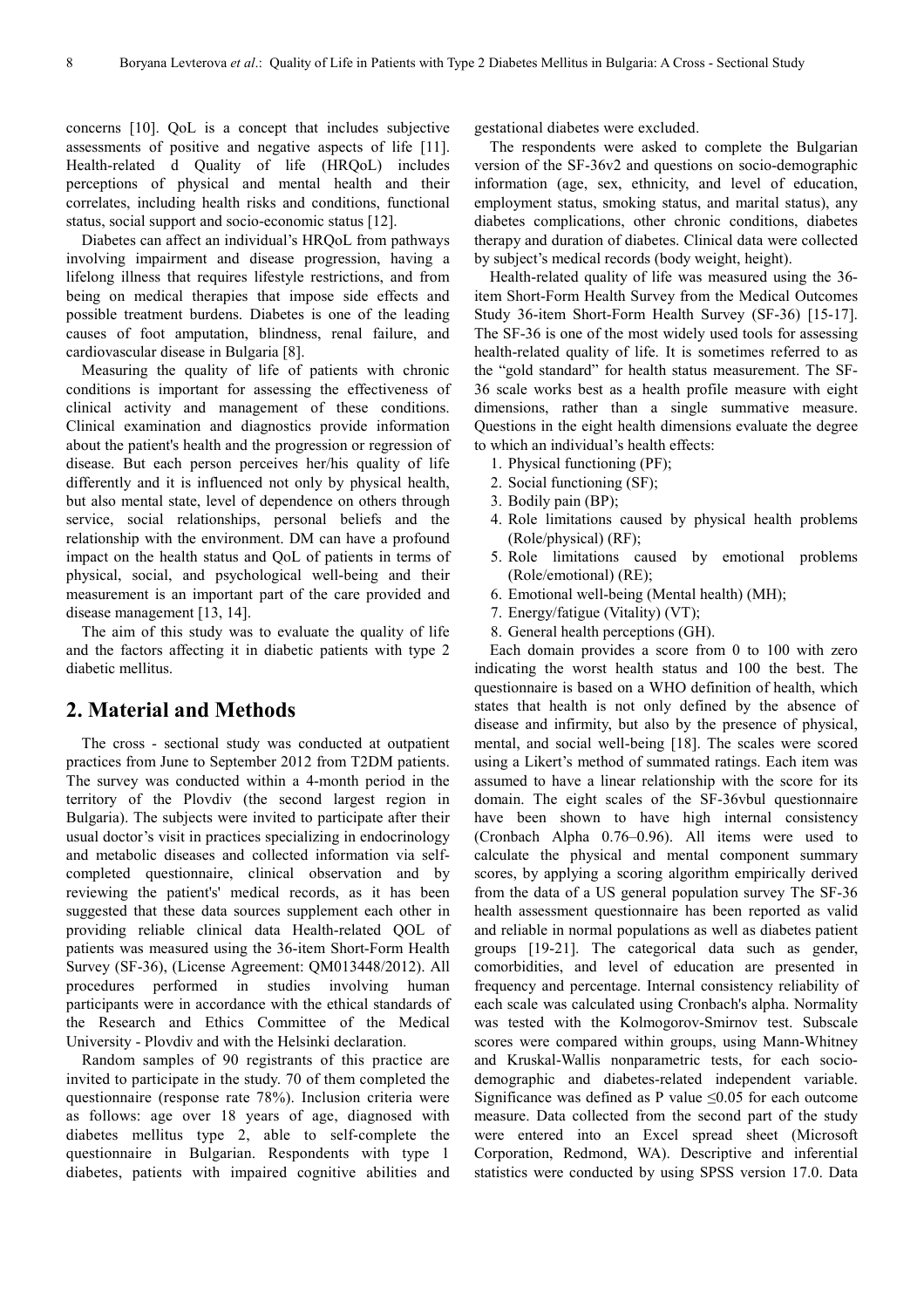analyses involved descriptive statistics in order to calculate frequencies, means and standard deviations for each variable. Analyses of the relationship between independent variables and HRQoL were performed to establish those variables associated with HRQoL.

## **3. Results**

The participant's age ranged from 32 to 88 year old, with mean of 63 years old (Standard deviation (SD) 0.96). Among the 70 respondents, less than half were female (53%), married (74%) and living in urban areas (61%). Fifty percent of the respondents were in the age-group of 50−59 years. The majority (60%) were from the low socioeconomic status. More details about the respondents' characteristics are shown in Table 1.

*Table 1. Characteristics of respondents (n=70).* 

| <b>Characteristics</b>    | $\mathbf n$ | $\frac{0}{0}$ |
|---------------------------|-------------|---------------|
| Sex                       |             |               |
| Female                    | 37          | 52.9          |
| Male                      | 33          | 47.1          |
| Education                 |             |               |
| Primary education         | 17          | 24.3          |
| Secondary education       | 32          | 45.7          |
| College and High          | 8           | 11.5          |
| Non response              | 13          | 18.5          |
| Ethnicity                 |             |               |
| Bulgarian                 | 58          | 82.9          |
| Turkish                   | 7           | 10.0          |
| Roma                      | 5           | 7.1           |
| Marital status            |             |               |
| Married                   | 52          | 74.3          |
| Single /Widowed/ Divorced | 18          | 25.8          |
| Employment status         |             |               |
| Employed                  | 23          | 32.9          |
| Retired                   | 39          | 55.7          |
| Unemployed                | 8           | 11.4          |
| Duration of T2DM >5 years | 43          | 61.4          |
| Complication              |             |               |
| Neuropathy                | 12          | 17.1          |
| Retinopathy               | 9           | 12.9          |
| Nephropathy               | 3           | 4.3           |
| Ischemic Heart disease    | 31          | 44.3          |
| Chronic conditions        | 68          | 97.1          |
| Hypertension              | 53          | 75.7          |
| Dyslipidemia              | 28          | 41.0          |
| Smoking                   | 6           | 8.6           |
| DM treatment              |             |               |
| Diet                      |             |               |
| Oral only                 | 56          | 80.0          |
| Oral + insulin injections | 8           | 11.4          |
| Insulin only              | 6           | 8.6           |
|                           | Mean (SD)   | Range         |
| Age                       | 63.0(0.9)   | 32-88         |
| BMI $*(kg/m2)$            | 30.6(5.1)   | 21.2-43.6     |
| HbA1c**                   | 8.08(0.8)   | $6.1 - 13.8$  |

\*BMI= Body Mass Index; \*\*HbA1c= Hemoglobin A1c

Comorbidities were reported by 97% of the participants and the most commonly reported medical conditions were hypertension (76%) followed by Ischemic heart disease (44%). They had chronic complications such as diabetic neuropathy (17%) followed by diabetic retinopathy (13%). Eighty percent of the patients control their disease by oral therapy.

Regarding age, only PF scores deteriorate significantly in the older age-groups ( $P < 0.001$ ). Fig. 1 explains the gender quality of life. Male respondents perceived a better quality of life compared to women, especially in SF, RE and MH. Analysis showed statistically significant gender-related differences in all areas. Overall, the SF-36 score was lower (51.5) in females than in males (62.1) and this difference was statistically significant ( $P < 0.05$ ).



*Figure 1. Gender-related SF-36 score in type 2 diabetic patients (n=70).* 

Married patients reported better health in all areas and the differences are substantial BP, VT and MH ( $P \le 0.05$ ). Single (Widowed/Divorced) reported poor mental health that may be associated with a lack of emotional support from a partner and loneliness.

Correlation between the level of education and quality of life in type 2 diabetic patients is given in Fig 2. There was no statistically significant difference in the quality of life of patients with diabetes compared to the level of education in GH and RE.



*Figure 2. QoL in T2DM patients and their level of education (n=70).*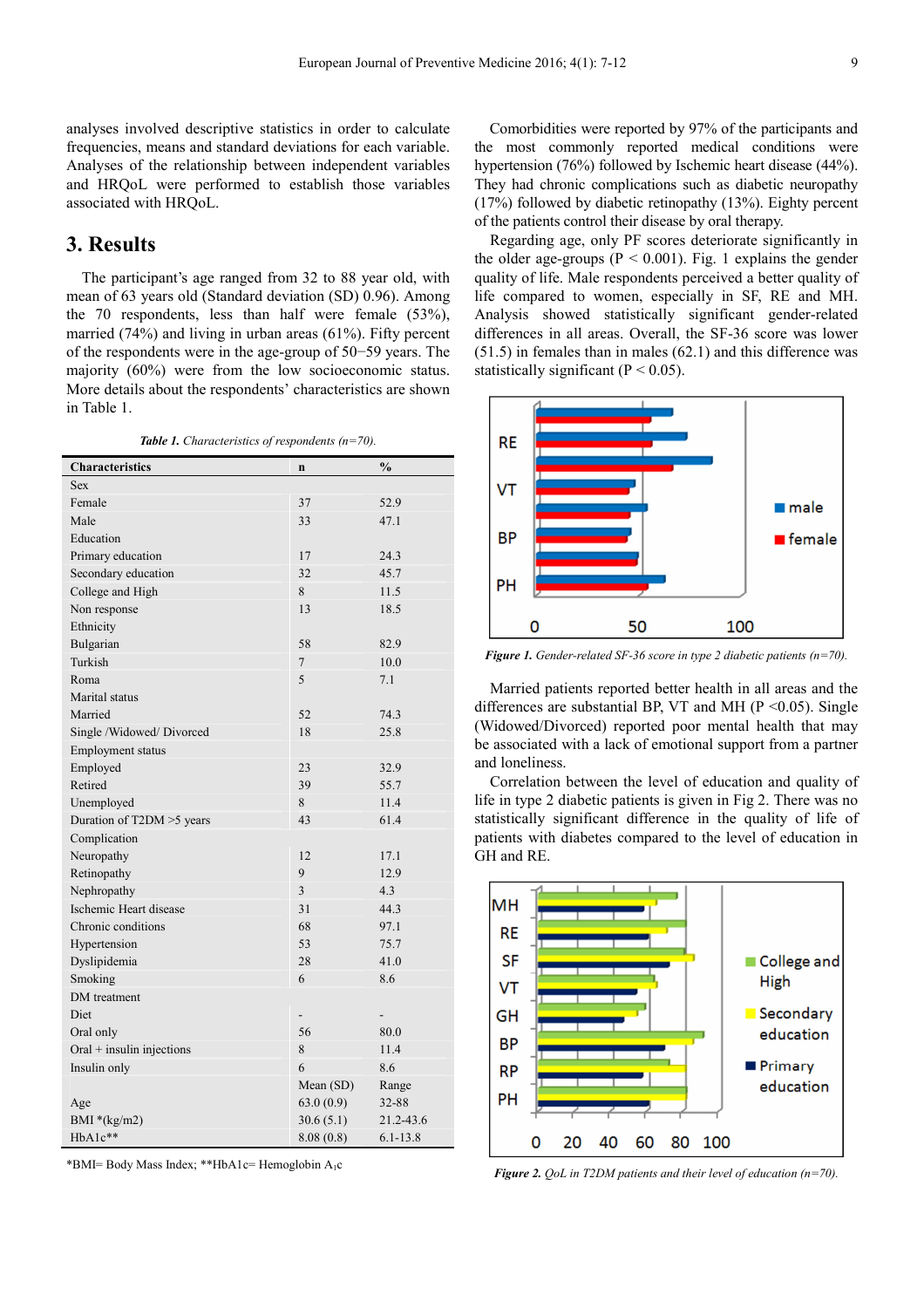The resulting profile in terms of "employment status" shows statistically significant differences in the three subscales - PF, BP and SF. People who are employed have the highest score for GH. Retired show the lowest value in the RE.

Duration of disease (diabetes duration) seems to be the most influential factor which negatively and statistically significant affects all the SF-36 subscales, particularly in the case of the group of prescription "5 and more years". Fig. 3 explains the influence of disease duration on the parameters of quality of life. The best quality of life in all areas was observed with diabetes duration less than 3 years, but no statistically significant in RP, VT, SF, and MH (p>0.05).



*Figure 3. QoL in T2DM patients and diabetes duration* 

Patients reported higher results for QoL with BMI in the "normal" range  $(18.5 \text{ to } 24.9 \text{ kg/m}^2)$  than those with "overweight" and "obese" range, but the differences are statistically significant only for the PF scale. The patients with comorbidity have lower quality of life score in all domains compared to the group without comorbidity. The most prevalent comorbidities are shown in Table1. Micro and macro vascular complications also show a negative impact on all the domains. Out of eight domains in the SF-36 questionnaire, the two most affected domains are SF and PF. The two domains that are least affected were VT and GH. This difference is found to be statistically significant  $(P < 0.01)$ .

## **4. Discussion**

Although diabetes is known to be a serious burden for the Bulgarian system of public health, there are still quite scarce studies that assess the impact of diabetes on the patients' quality of life of patients. It is very important for medical and clinical disciplines to examine the quality of life and find opportunities to improve it.

The study examined the relationship of demographic, social factors and health indicators in adult patients with diabetes mellitus type II, living in the Plovdiv region.

This research has shown that the most frequent comorbidities in T2DM are hypertension (76%), dyslipidemia (41%), ophthalmological complications (13%), and diabetic polyneuropathy in 17.1% of patients. The results of this study

are in corresponding with previous studies [22-27].

We investigated the association of demographic, social and diabetes-specific variables on the QOL of T2DM patients in Bulgaria. The SF-36 and its eight domains scores were found to have statistically significant association with gender, marital status and education. Males have higher SF-36 scores than females in all eight domains corresponding with previous results [28, 29]. Chittleborough et al. reported similar findings in an Australian population, where the QoL scores among males were higher in all domains, except in GH and VT [29]. Woodcock et al. in the UK too, except in BP [30]. Our study shows that men have a better quality of life compared to women, with statistically important difference in the domain of vitality and pain. Better social life and physical activity might contribute to higher satisfaction levels in men. Studies have shown that men were more confident of their ability to control diabetes and reported a higher quality of life and were less likely to get depression or anxiety compared to women [31, 32]. Females' mental and physical structure, in addition to subjectivity of the self-administered quality of life score, may justify this finding. Also, women tend to be more expressive and thus they are more likely to complain about a poor quality of life. Significant effect of gender on the QoL in diabetic patients has been demonstrated in other studies [33]. We investigated this association only in PF domain. Rubin et al. reported that a number of socio-demographic variables affect the selfassessment of quality of life: men generally reported better quality of life than women; young people generally reported better quality of life than adults; those with higher education and higher income generally report better quality of life [9].

The results of our study show statistically important impact of the level of education on the life quality of patients with diabetes. Studies have confirmed the linear correlation between the level of education and quality of life [34, 35]. Data analysis showed that age, gender, marital status and education are important factors influencing the selfassessment of quality of life, allowing to be made a specific profile of patients and their needs for the development of adequate approaches to health education.

We found that the effect of diabetes on HRQoL was generally mild, with greater impact on the SF-36 scales measuring physical (PF, RF, BP, GH, RE) relative to mental health components (VT, SF and MH). This was not surprising, given that our subjects were recruited from the outpatients practice.

Statistically significant lower quality of life was verified in elderly patients (over 65 years of age) and longer treatment duration. The reason for low quality of life in diabetic patients lies in the fact that the elderly people usually have more than one chronic disease, which means that they are taking several medications at the same time, and have cognitive complications, as well [9, 34-36].

As regards to QoL in those with duration of diabetes of more than 5 years, we found that these subjects had lower scores in all domains. Overall, the SF-36 score was significantly lower among respondents with complications as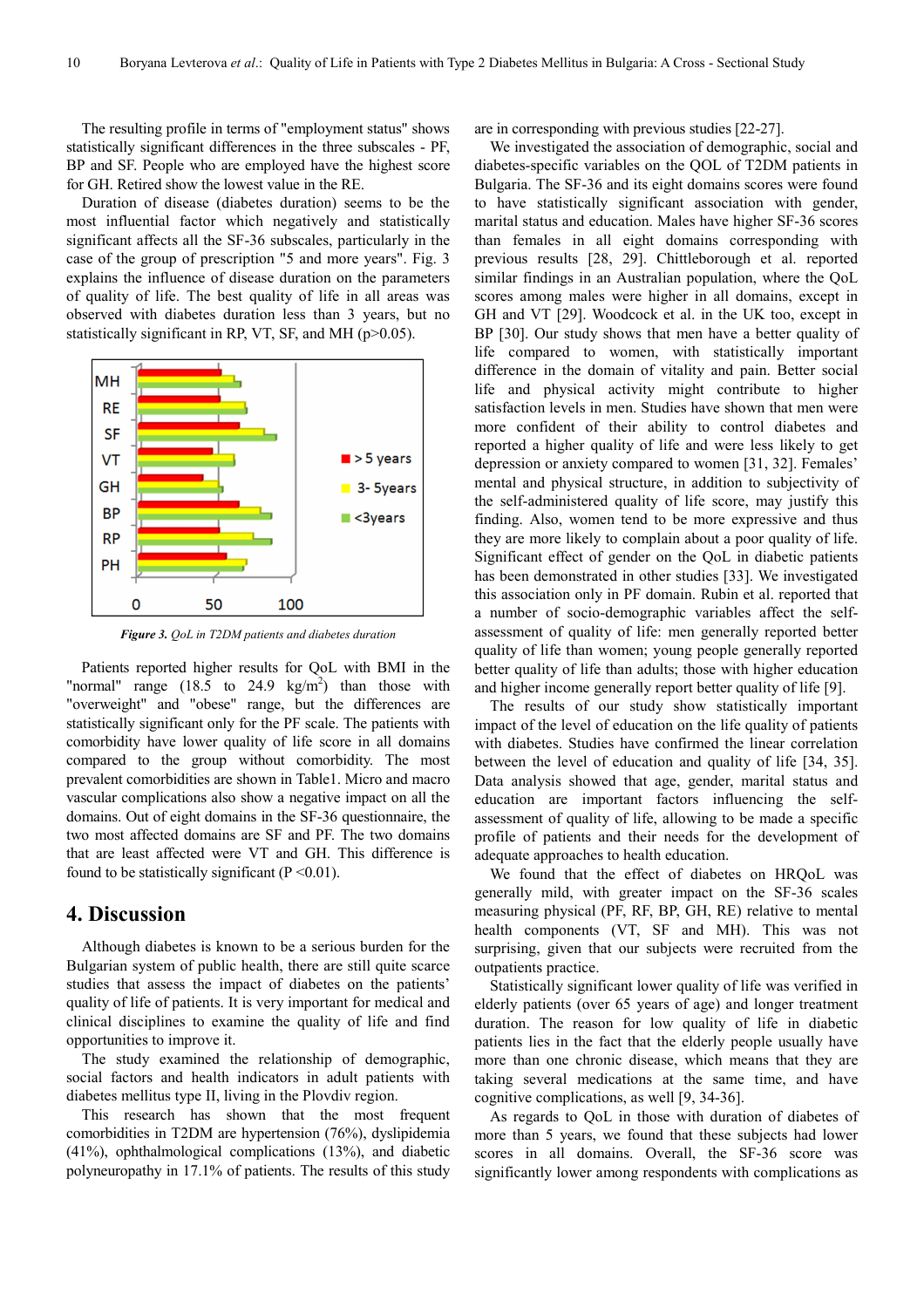compared to respondents with no complication; PF, GH, VT and SF were affected more and the differences were statistically significant. Woodcock et al. [30] also observed better scores in all domains (except RP and BP) in those without complications.

Poor quality of life reported patients with micro vascular complications (such as polyneuropathy), those with a longer duration of the disease and comorbidities. Many researchers identify factors associated with the disease as the strongest predictors of adverse QoL [9, 25-27, 35-36].

We also found that with the exception of subjects with diabetes and heart disease, the presence of co-existing chronic medical conditions in subjects with diabetes generally resulted in further significant lowering of HRQoL. Our results are important because they demonstrate that the impact of these co-existing chronic medical conditions in diabetes is not only in increasing healthcare costs [37] and mortality [38] but also in increasing the physical and psychosocial burden of diabetes. Given that complications of diabetes constitute the majority of chronic medical conditions commonly present in subjects with diabetes, our findings further underscore the importance of preventing and treating complications of diabetes, and also highlight the need to identify factors that may be modulated to improve HRQoL in these subjects.

The major limitation of this study is the cross-sectional design which only provided information about associations but did not present causality between some of the variables. Furthermore, the small sample size may limit the power for some of the comparisons concerning the presence or absence of complications.

## **5. Conclusion**

High quality of life represents the ultimate goal and is important outcome of all medical interventions in diabetic patients. Age, gender, marital status and education are important factors influencing the self-assessment of quality of life, allowing to be made a specific profile of patients and their needs to develop adequate approaches to health education. But socio-demographic characteristics of the participants have lower influence on QoL, compared to disease specific indicators in Bulgaria.

## **Acknowledgments**

We gratefully acknowledge the patients for their kind participation in the study and the endocrinologists for their dedicated participation in data collection. We would like to thank D. Dimitrova, MSc, MSSc, PhD, for her suggestion and advice in the study.

## **References**

[1] Guariguata L, Whiting DR, Hambleton I, Beagley J, Linnenkamp U, Shaw JE. Global estimates of diabetes prevalence for 2013 and projections for 2035. Diabetes Res Clin Pract. 2014; 103(2): 137-49.

- [2] IDF. Diabetes Atlas. 6th ed. 2013. Available: https://www.idf.org/sites/default/files/EN\_6E\_Atlas\_Full\_0.pdf.
- [3] American Diabetes Association. (2013). Economic costs of diabetes in the US in 2012. Diabetes Care. 2013; 36(4): 1033-46.
- [4] Valov V, Doneva M, Borisova AM, Tankova T, Czech M, Manova M, Savova A, Peikova L, Petrova G. Regional differences in diabetic patients' pharmacotherapy in Bulgaria. Eur Rev Med Pharmacol Sci. 2014; 18(10): 1499-506.
- [5] Koeva L, Koev D. Epidemiology of diabetes mellitus in Bulgaria. Biomed Rev J. 1996; 5: 57-63.
- [6] Borissova, A-M, Shinkov A, Kovatcheva R, Vlahov J, Dakovska L, Todorov T. Changes in the Prevalence of Diabetes Mellitus in Bulgaria (2006–2012). Clin Med Insights Endocrinol Diabetes. 2015; 8: 41-5.
- [7] Borissova A-M, Shinkov A, Vlahov J, Dakovska L, Blajeva Е, Todorov T. Prevalence of Diabetes Mellitus and Prediabetes in Bulgaria Today. Endorcinologia. 2012; 12 (4): 182-92. (In Bulgarian).
- [8] Borisova A-M, Zaharieva S, Tankova T. Recommendations for good clinical practice in diabetes. Bulgarian Society of endocrinology; 2013. (In Bulgarian).
- [9] Rubin RR, Peyrot M. Quality of life and diabetes. Diabetes Metab Res Rev 1999; 15: 205-18.
- [10] The World Health Organization Quality of Life Assessment (WHOQOL): development and general psychometric properties. Soc Sci Med. 1998; 46 (12): 1569-85.
- [11] Bradley C. Importance of differentiating health status from quality of life. Lancet. 2001; 357 (9249): 7-8.
- [12] Moriarty DG1, Zack MM, Kobau R. The Centers for Disease Control and Prevention's Healthy Days Measures - population tracking of perceived physical and mental health over time. Health Qual Life Outcomes. 2003; 1: 37.
- [13] Testa MA, Simonson DC. Assessment of quality-of-life outcomes. N Engl J Med. 1996; 334 (13): 835-40.
- [14] IDF. Global guideline for managing older people with type 2 Diabetes, 2013. Available: http://www.idf.org/sites/default/files/IDF-Guideline-for-olderpeople-T2D.pdf.
- [15] Ware JE Jr, Sherbourne CD. The MOS 36-item short-form health survey (SF-36). I. Conceptual framework and item selection. Med Care. 1992; 30(6): 473-83.
- [16] McHorney CA, Ware JE Jr, Raczek AE. The MOS 36-Item Short-Form Health Survey (SF-36): II. Psychometric and clinical tests of validity in measuring physical and mental health constructs. Med Care. 1993; 31(3): 247-63.
- [17] McHorney CA, Ware JE Jr, Lu JF, Sherbourne CD. The MOS 36-item Short-Form Health Survey (SF-36): III. Tests of data quality, scaling assumptions, and reliability across diverse patient groups. Med Care. 1994; 32(1): 40-66.
- [18] Preamble to the Constitution of the World Health Organization as adopted by the International Health Conference, New York; 1946; signed on 22 July 1946 by the representatives of 61 States (Official Records of the World Health Organization, no. 2, p. 100) and entered into force on 7 April 1948. The Definition has not been amended since 1948.